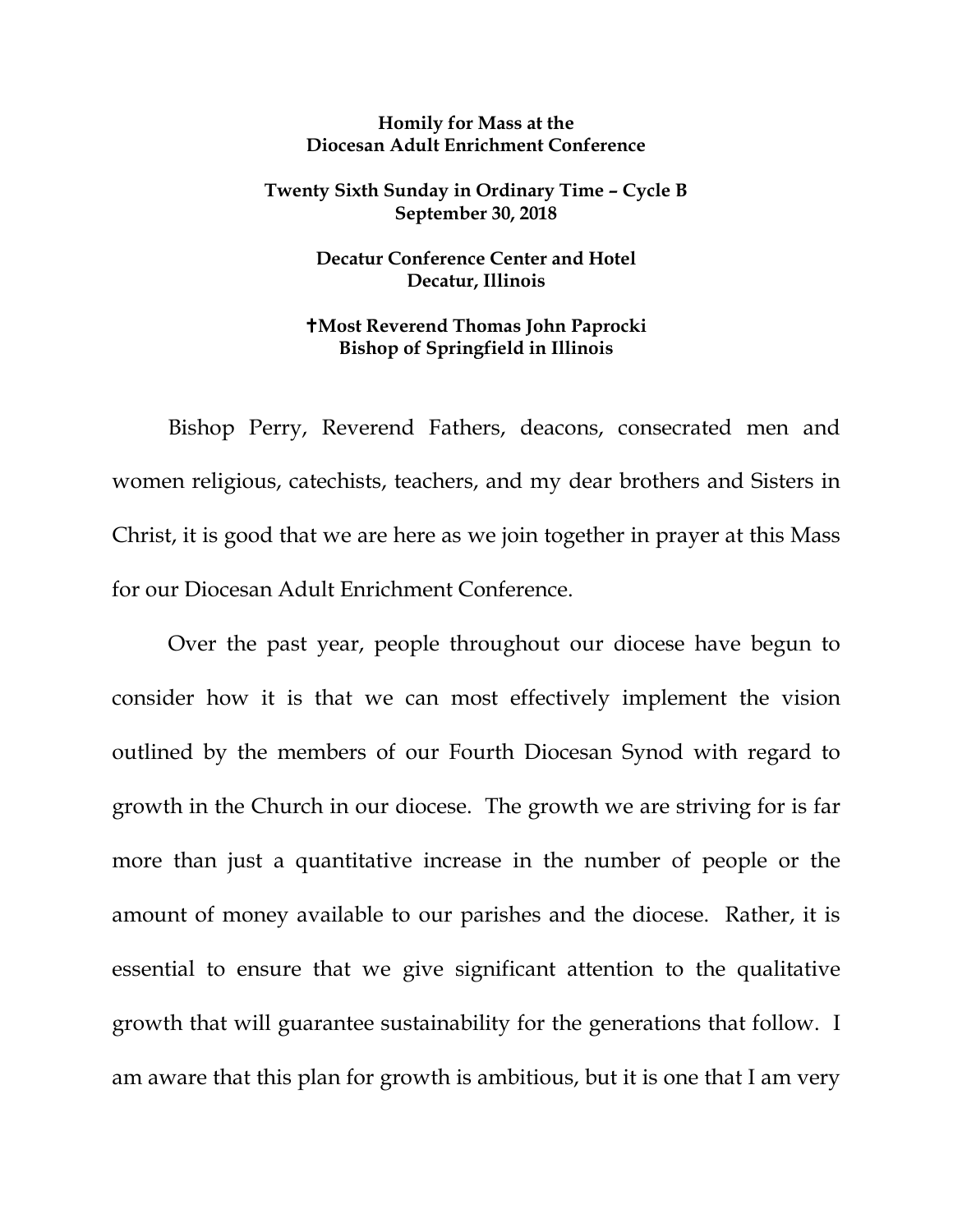optimistic about, especially given my familiarity with what this diocese has to offer and the many ways in which various groups are already poised to contribute to that growth.

In his Apostolic Exhortation on the Joy of the Gospel, our Holy Father Pope Francis offers a reflection in this regard as he talks about the various ways in which each of us is called to contribute to the work of evangelization through living as missionary disciples. The Holy Father writes:

> All the baptized, whatever their position in the Church or their level of instruction in the faith, are agents of evangelization, and it would be insufficient to envisage a plan of evangelization to be carried out by professionals while the rest of the faithful would simply be passive recipients. The new evangelization calls for personal involvement on the part of each of the baptized. Every Christian is challenged, here and now, to be actively engaged in evangelization; indeed, anyone who has truly experienced God's saving love does not need much time or lengthy training to go out and proclaim that love. Every Christian is a missionary to the extent that he or she has encountered the love of God in Christ Jesus: we no longer say that we are "disciples" and "missionaries", but rather that we are always "missionary disciples".[1](#page-5-0)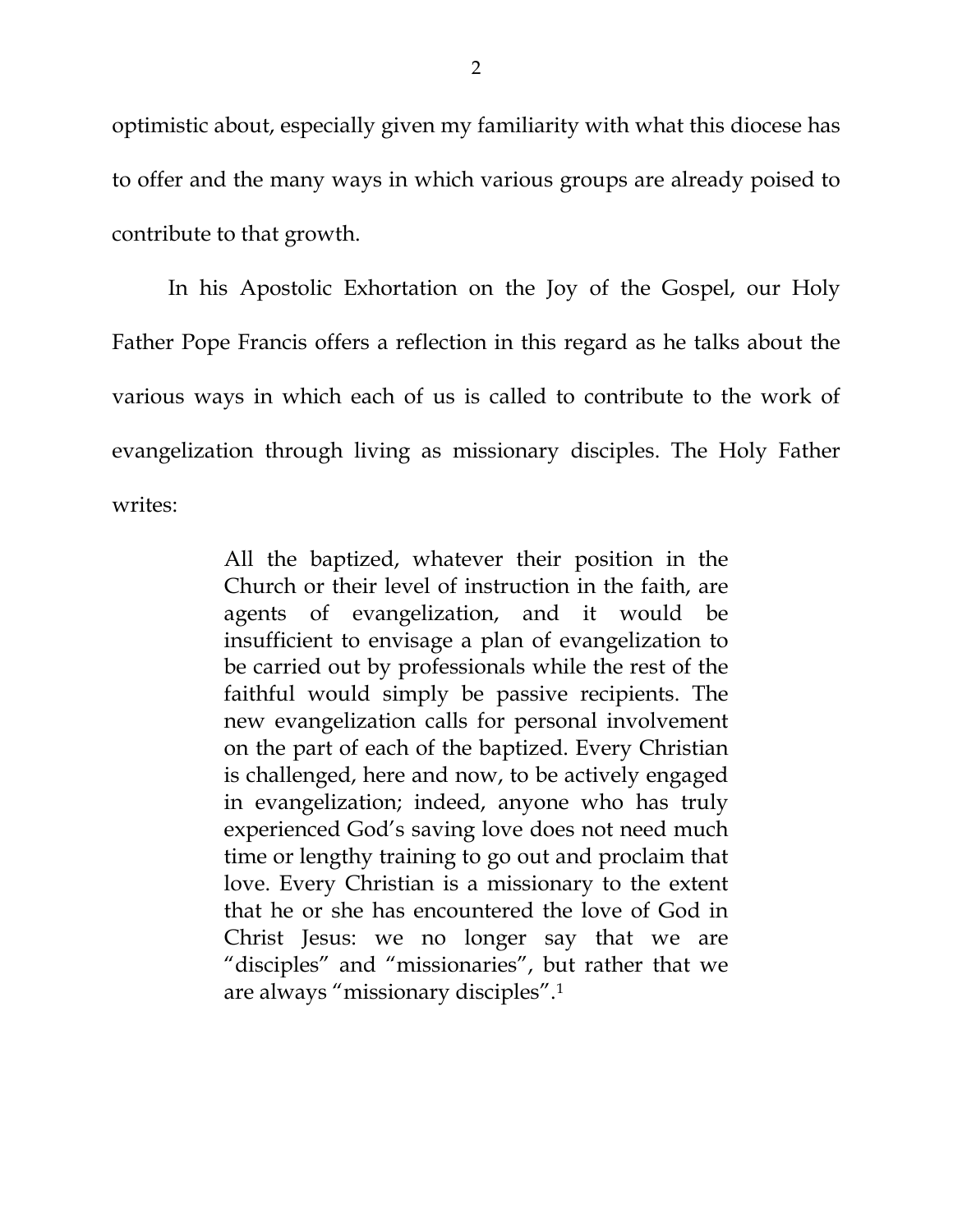My dear brothers and sisters in Christ, I am asking that each of you see yourself as a missionary disciple in assisting in the important work of growth of the Church in our diocese. This begins with gratefully recognizing that all that we have is a gift from the Lord, and out of that gratitude, responding with generosity by sharing those gifts with others as we assist the faithful in deepening their relationship with Christ so that they, in turn, may become faithful missionary disciples and good stewards of the gifts that they have received.

The theme of this year's Diocesan Adult Enrichment Conference is, "Who Do You Say That I Am?" When we were in the planning stages of our Fourth Diocesan Synod, some members of the Preparatory Commission suggested that we make this question  $-$  "Who do you say that I am?" — the key phrase that expressed the focus and goal of the Synod. In many ways, that is the essential question that each and every follower of Jesus must answer, but we must note that it is not the starting point. Notice that it is not mentioned that Jesus asked this question until the sixteenth chapter of Saint Matthew's Gospel. A lot had to happen before the disciples would be capable of even considering this question. The call of the first disciples is described in chapter one of Saint John's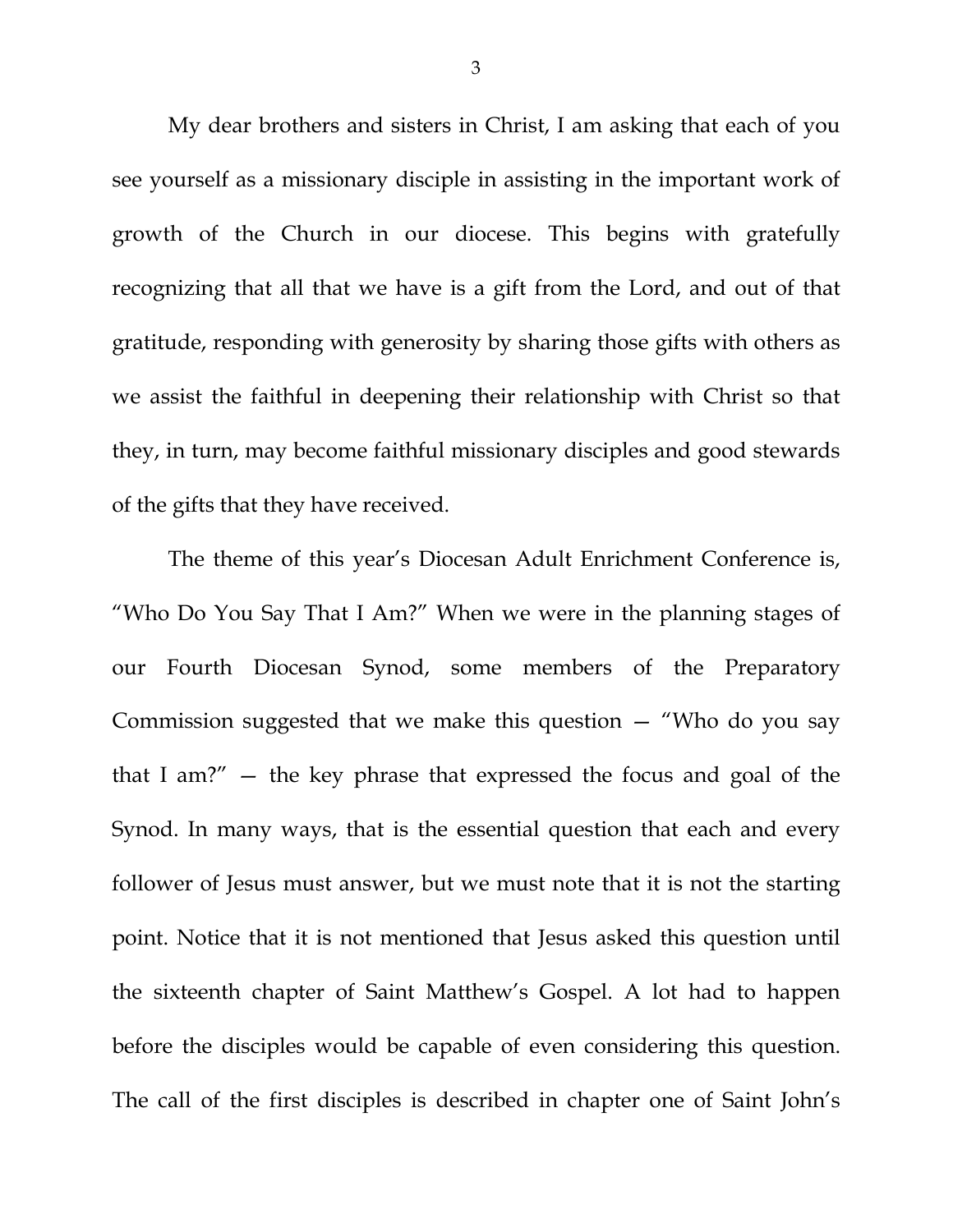Gospel, where it says that Saint John the Baptist watched Jesus walk by and said, "Behold, the Lamb of God." Two of John's disciples heard what he said and followed Jesus. Jesus turned and saw them following him and said to them, "What are you looking for?" They said to him, "Rabbi" (which translated means Teacher), "where are you staying?" He said to them, "Come, and you will see" (John 1:35-39). It was only after coming with Jesus, watching Him and spending considerable time with Him that Jesus finally asked His disciples, "Who do people say that the Son of Man is?" They replied, "Some say John the Baptist, others Elijah, still others Jeremiah or one of the prophets." Then He said to them, "But who do you say that I am?" Simon Peter said in reply, "You are the Messiah, the Son of the living God" (Matthew 13-16). If Jesus were to ask me, "Who do you say that I am?," I would answer the same as Saint Peter, "You are the Messiah, the Son of the living God." There really is no other answer that matters for a believing Christian.

To be a disciple means to accept Jesus as the Messiah, the Son of the living God. Several steps must be taken before one can arrive at this conclusion. Father James Mallon, in his book, *Divine Renovation: Bringing Your Parish from Maintenance to Mission*, describes these various steps. The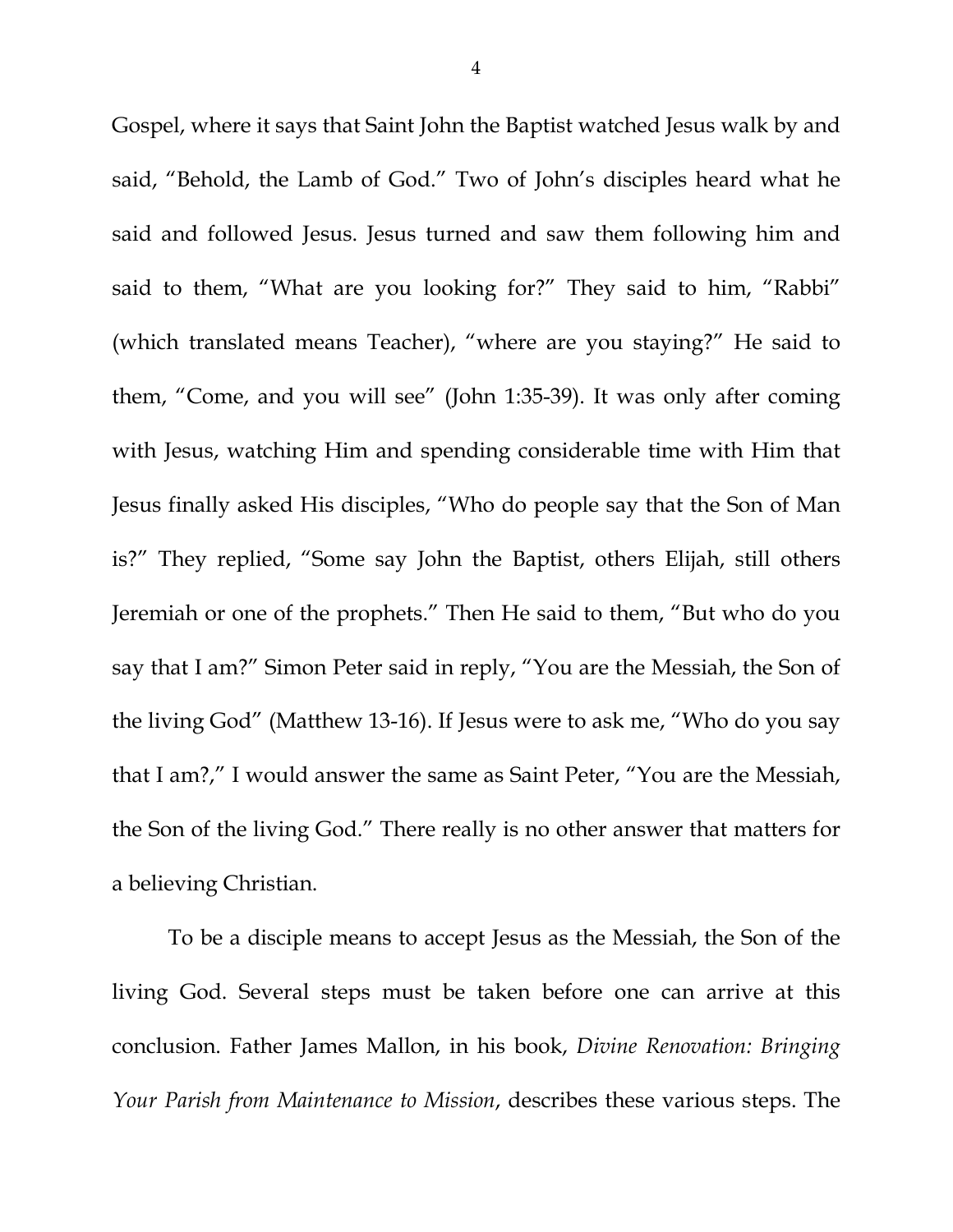very first step is called the "pre-evangelization" stage, which begins with simply making an initial contact and building a relationship. This is also the first of the four pillars of discipleship and stewardship, which is hospitality and is extended by a welcoming invitation. Jesus took this first step with His disciples when they asked where He was staying and He responded with a cordial invitation, "Come and see" (John 1:39). It is only after we get to know Jesus in a personal way that we can recognize Him as our Lord and Savior. Recognizing Jesus as our Lord and Savior then calls us into a close relationship with the Church, since the Church is the Body of Christ.

Just a few moments ago both in the first reading from today's Mass as well as in the Gospel, we heard two examples of the importance of such work. In the first reading we hear how Moses, feeling that he did not have the strength to carry out his mission by himself, asked the Lord to give his spirit to the elders of the Israelite people. In answer to this prayer, the Lord took some of the spirit that was on Moses and bestowed it on the seventy elders who began prophesying. However, there were *two men, one named Eldad and the other Medad, were not in the gathering but had been left in the camp. They too had been on the list, but had not gone out to the tent; yet the spirit*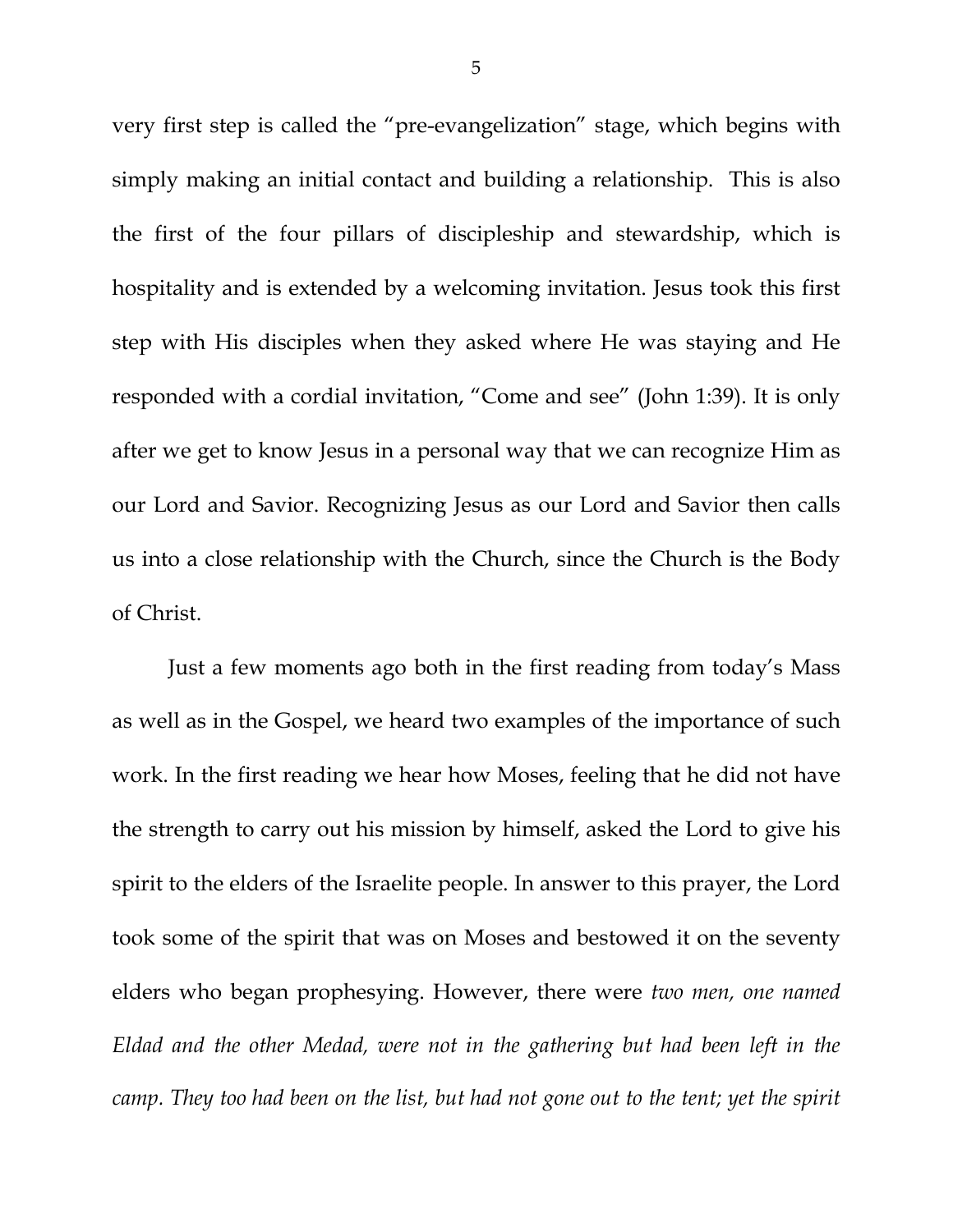*came to rest on them also, and they prophesied in the camp.[2](#page-5-1)* Immediately, Joshua came to Moses and asked him to forbid them from prophesying, to which Moses replied: *Would that all the people of the LORD were prophets! Would that the LORD might bestow his spirit on them all![3](#page-5-2)*

So too, in the Gospel reading we hear of a very similar scenario occurring between our Lord and the disciples. John, the beloved disciple, approaches our Lord and tells Him that he and the other disciples have seen someone driving out demons in the Jesus' name. Since he is not known to the disciples and is not part of the group that surrounds our Lord, the disciples tried to stop him from performing such works. However, we hear that our Lord instructed the disciples not to prevent him from doing so, for there is no one who performs a mighty deed in the Lord's name who can at the same time speak ill of Him. In doing so, Jesus reproves the idea that being a follower of Christ required one to be part of some exclusive group.

<span id="page-5-2"></span><span id="page-5-1"></span><span id="page-5-0"></span>My dear brothers and sisters, there could not be a more appropriate time for us to hear these readings than during our time together at this conference. Our Lord has bestowed His spirit on each and every one of us through our baptism and invites us to share in the work of building up the